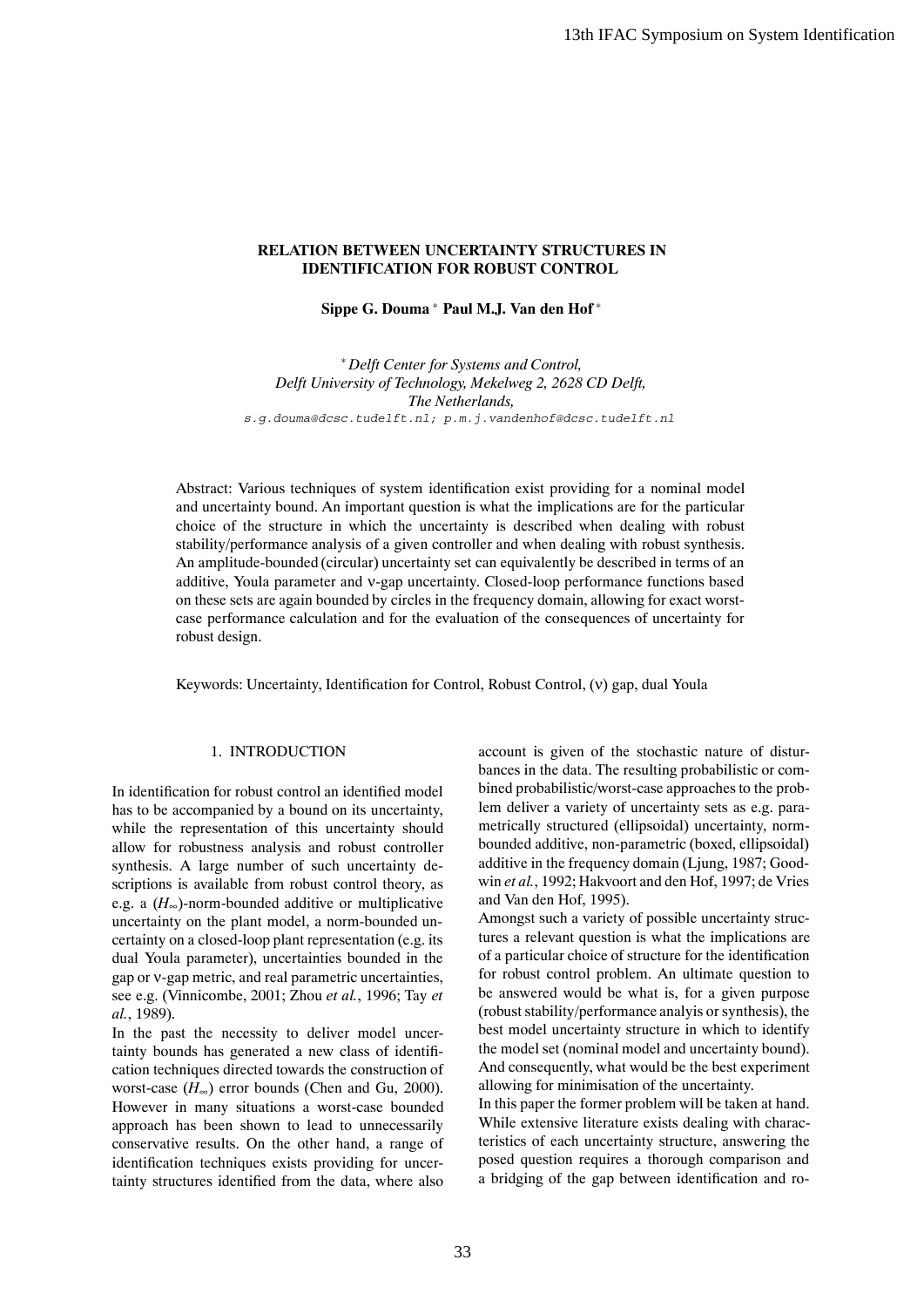bust control that goes beyond the present state of the art. A first attempt with limited scope only directed towards robust stability issues was made in (Douma *et al.*, 2003). This paper is intended to highlight aspects in which the various uncertainty structures differ in their consequences for robust analysis and design and in their potentials to be determined on the basis of realistic experimental data.

In the next section the uncertainty structures and the performance measure is specified. The third section explores the link between the uncertainty structures and their behaviour under a linear fractional transformation. In the last three sections the uncertainty (structure) is analyzed with respect to, respectively, robust stability and robust performance analysis.

## 2. FRAMEWORK

We consider single-input-single-output linear timeinvariant finite dimensional systems  $G(s)$  and controllers  $C(s)$ . Coprime factorizations of plants and controllers are defined as  $G(s) = N(s)D^{-1}(s)$  and  $C(s) = N_c(s)D_c^{-1}(s)$  where  $N(s)$ *,D*(*s*)*,N<sub>c</sub>*,*D<sub>c</sub>* ∈ R*H*<sub>∞</sub> satisfy the usual conditions (Vidyasagar, 1985). The factorizations are normalized, denoted by  $\overline{(\cdot)}$ , if they additionally satisfy  $\bar{N}(s) * \bar{N}(s) + \bar{D}(s) * \bar{D}(s) = 1$ , where (·) <sup>∗</sup> denotes complex conjugate transpose. This paper considers three model sets based on a specific uncertainty structure:

*Additive uncertainty*

$$
G_a(G_x, W_a) := \{ G_{\Delta}(s) \mid G_{\Delta}(s) = G_x(s) + \Delta_a(s) ,
$$

$$
|\Delta_a(i\omega)| \le |W_a(i\omega)| \quad \forall \omega \in \mathbb{R} \}, (1)
$$

with  $G_x(s)$  a nominal model and  $W_a(s)$  a weighting function.

*Youla-uncertainty*

$$
\mathcal{G}_Y(G_x, C, Q, Q_c, W_Y) :=
$$
\n
$$
\left\{ G_{\Delta}(s) \mid G_{\Delta}(s) = \frac{\bar{N}_x(s) + \bar{D}_c(s) \Delta_G(s)}{\bar{D}_x(s) - \bar{N}_c(s) \Delta_G(s)}, \right\}
$$
\n
$$
|Q_c^{-1}(i\omega) \Delta_G(i\omega)Q(i\omega)| \le |W_Y(i\omega)| \quad \forall \omega \in \mathbb{R} \right\}.
$$
\n(2)

with  $G_x(s) = \overline{N}_x(s)\overline{D}_x^{-1}(s)$  a nominal model,  $C(s)$  $\bar{N}_c(s)\bar{D}_c^{-1}(s)$  a present controller and  $Q(s), Q_c(s)$  stable and stably invertible weighting functions reflecting the freedom in choosing the coprime factorizations of  $G_x(s)$  and  $C(s)$  (Vidyasagar, 1985). An additional weighting can be provided by  $W_Y(s)$ . The Youla parameter  $\Delta_G(s)$  is uniquely determined by  $\Delta_G(s)$  =  $\bar{D}_c^{-1}(s)(1+\bar{G}_{\Delta}(s)C(s))^{-1}(G_{\Delta}(s)-G_x(s))\bar{D}_x(s).$ 

ν*-gap uncertainty* (Vinnicombe, 2001)

$$
\mathcal{G}_{\mathsf{V}}(G_{\mathsf{x}}, W_{\mathsf{V}}) := \qquad (3)
$$
  

$$
\{G_{\Delta}(s) \mid \kappa(G_{\Delta}(i\omega), G_{\mathsf{x}}(i\omega)) \leq |W_{\mathsf{V}}(i\omega)| \quad \forall \omega \in \mathbb{R}\},
$$

with  $\kappa(G_{\Delta}(\omega), G_{\chi}(\omega))$  denoting the chordal distance defined, for a plant  $G_{\Delta}(s) = \bar{N}_{\Delta}(s)\bar{D}_{\Delta}^{-1}(s)$  with respect to the nominal model  $G_x(s) = \overline{N}_x(s)\overline{D}_x^{-1}(s)$ , by

$$
\kappa(G_{\Delta}(i\omega), G_x(i\omega)) := |\bar{N}_x(i\omega)\bar{D}_{\Delta}(i\omega) - \bar{D}_x(i\omega)\bar{N}_{\Delta}(i\omega)|
$$
  
= 
$$
\frac{|G_x(i\omega) - G_{\Delta}(i\omega)|}{\sqrt{\left(1 + |G_{\Delta}(i\omega)|^2\right)\left(1 + |G_x(i\omega)|^2\right)}}.
$$

Note that at this point the usual stability conditions are not yet imposed on either the  $G_{\Lambda}(s)$ ,  $G_{\chi}(s)$ ,  $\Delta(s)$ ,  $P(s)$ or  $W(s)$ . The focus here lies on the frequency domain conditions. In section 4 the stability conditions will be discussed.

We consider a performance measure formulated in the frequency domain:

$$
J(G_{\Delta}, C, V, W) = \bar{\sigma}(V(i\omega)T(G_{\Delta}(i\omega), C(i\omega))W(i\omega)),
$$
\n(4)

with  $\bar{\sigma}$  the maximum singular value and

$$
T(G_{\Delta}, C) := \begin{bmatrix} G_{\Delta} \\ 1 \end{bmatrix} (1 + G_{\Delta} C)^{-1} [C \ 1]. \quad (5)
$$

The weighting matrices *V* and *W* are diagonal. These diagonal weighting functions allow for a large range of performance specifications (e.g. bounds on the (complementary) sensitivity function).

*Remark 1.* From here onwards arguments are omitted to include both an evaluation in terms of transfer functions (e.g.  $G(s)$ ) with frequency responses over the whole frequency axis, and an evaluation over a frequency grid with, e.g.,  $G(i\omega_k) \in \mathbb{C}$ .

In all three of the above uncertainty sets a bounding condition is imposed on the frequency response of their members  $G_{\Delta}(s)$ . At each frequency  $G_{\Delta}(i\omega)$  is constrained to within a circle in the complex plane. That this is the case for  $\mathcal{G}_{\nu}(G_x, W_{\nu})$  as well will be made clear in the next section. Further, note that the mapping of the open-loop transfer functions *G*<sup>∆</sup> to the closed-loop performance functions in (5) can be described with a linear fractional transformation  $(LFT)$ ,  $F(P,C) := P_{22} + P_{21}C(1+P_{22}C)^{-1}P_{12}$ . The behaviour of uncertainty sets under a linear fractional transformation is the topic of the next section. 13th IFAC Symposium on System Identification<br>  $\kappa(G_{\Delta}(io), G_{\Delta}(io)) := N_{\alpha}(io) D_{\Delta}(io) - D_{\alpha}(io)) N_{\Delta}(io)$ <br>  $-\frac{1}{\sqrt{(1 + |G_{\Delta}(io)| - |G_{\Delta}(io)| - |G_{\Delta}(io)| - |G_{\Delta}(io)| - |G_{\Delta}(io)| - |G_{\Delta}(io)| - |G_{\Delta}(io)| - |G_{\Delta}(io)| - |G_{\Delta}(io)| - |G_{\Delta}(io)| - |G_{\Delta}(io)| - |G_{\Delta}(io)| - |G_{\Delta$ 

## 3. EFFECT OF LINEAR FRACTIONAL TRANSFORMATIONS

### 3.1 *Mapping of circles*

As is well known, a linear fractional transformation (Möbius transformation) maps circles into circles. The explicit formulation of the mapping allows for great insight when comparing uncertainty structures and their influence on performance.

*Proposition 1.* A set of frequency responses  $F(P, \Delta)$ described by the (SISO) LFT

$$
F(P,\Delta) = P_{22} + P_{21}\Delta(1+P_{11}\Delta)^{-1}P_{12}
$$
, with  $|W^{-1}\Delta| \le 1$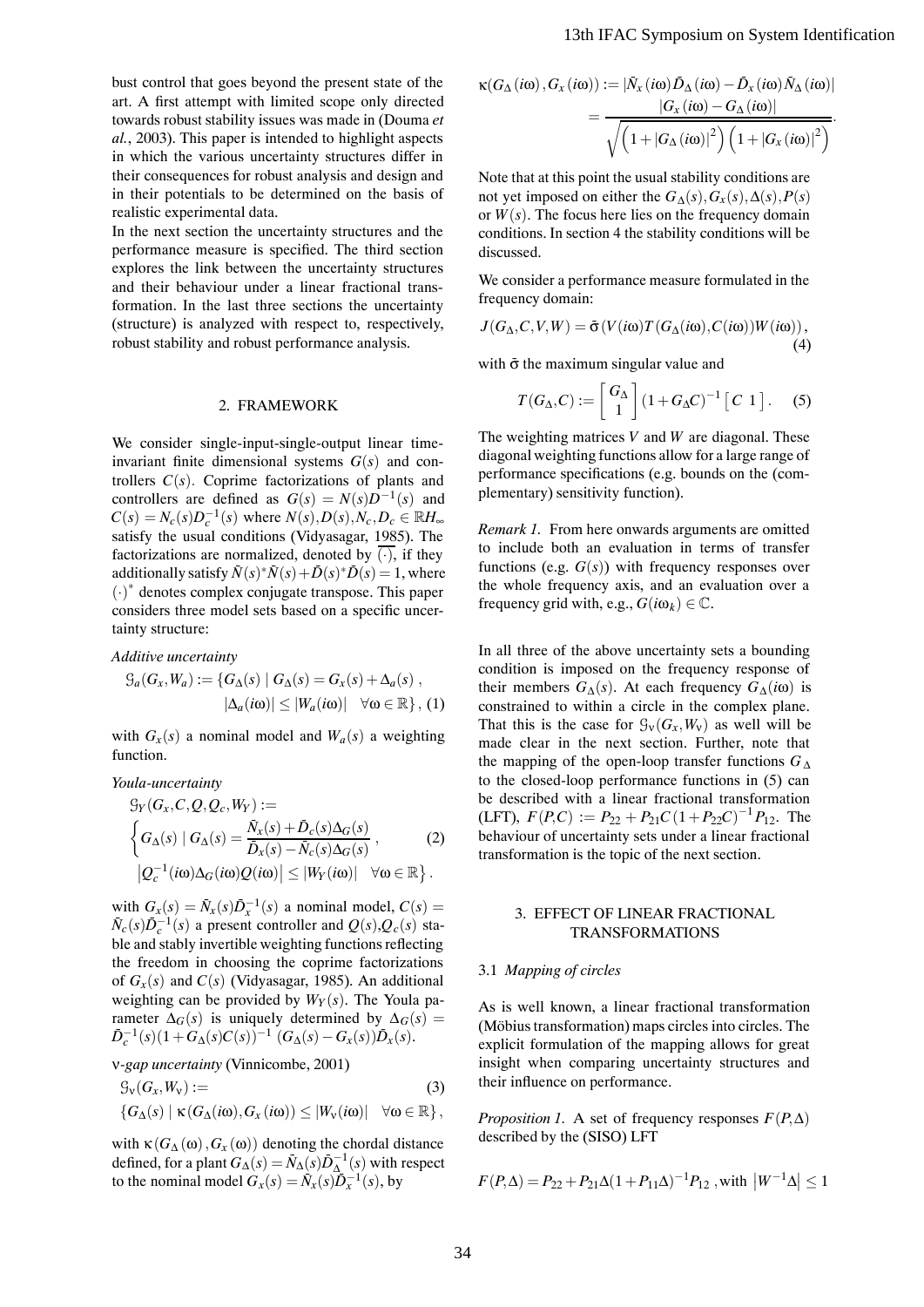and a one-dimensional uncertainty block ∆ can at each frequency be described in an additive structure as

$$
F(P, \Delta) = F_{centre} + \Delta_a , \quad |W_a^{-1} \Delta_a| \le 1,
$$
  

$$
F_{centre} = P_{22} + \frac{-P_{21}P_{12}P_{11}^*|W|^2}{1 - |P_{11}W|^2}
$$
  

$$
W_a = \frac{|P_{21}P_{12}|}{\left(1 - |P_{11}W|^2\right)}|W|,
$$

provided that  $|P_{11}W| < 1$ . Whenever  $|P_{11}W| > 1$ , the frequency responses of the set  $F(P, \Delta)$  lie in the area outside the circle  $F_{centre} + \Delta_a$ ,  $|W_a^{-1} \Delta_a| \leq 1$ .

The proposition is formulated in terms of frequency responses as this will be our main interest. Subtitution of  $|W|^2$  by  $W(s)W^*(s)$  would allow for a formulation in terms of (rational) systems. The same applies to the following sections. The proposition shows that any circular region in the frequency domain is again mapped into a circle. However, the original centre  $(P_{22})$  is not the new centre unless the linear fractional transformation happens to be affine  $(P_{11} = 0)$ .

## 3.2 *Performance functions*

When using proposition 1 to study the effect of an uncertainty (structure) on the closed-loop performance of a controller, the entry *P* contains both the controller  $C$  and  $G<sub>x</sub>$ . For example the set of sensitivity functions *S*∆ induced by an additive uncertainty set  $G<sub>∆</sub> = G<sub>x</sub> +$  $\left|\frac{W_a^{-1} \Delta_a}{\Delta_a}\right| \leq 1$  and a controller *C* is given, with  $P_{22} = 0$ ,  $P_{12}P_{21} = \frac{1}{1+G_xC}$  and  $P_{11} = \frac{C}{1+G_xC}$ , by

$$
S_{\Delta} = \frac{1}{1 + (G_x + \Delta_a)C}, \ |W_a^{-1}\Delta_a| \le 1
$$
  
= 
$$
\frac{(1 + CG_x)^{-1}}{1 - |(1 + CG_x)^{-1}CW_a|^2} + \Delta_s,
$$
  

$$
|\Delta_s| \le |W_s| = \frac{|(1 + CG_x)^{-2}C|}{1 - |(1 + CG_x)^{-1}CW_a|^2} |W_a|.
$$

The circular representation allows for an analytical expression of minimal and maximal (worst-case) performance when evaluated in the frequency domain. E.g.  $\max_{\Delta_a, |W_a^{-1} \Delta_a| \le 1} |S_{\Delta}| = |S_{centre}| + |W_S|$ .

The example shows that the robust stability condition (cf. section 4) appears naturally in the denominators and how the nominal sentivity  $(1+CG_x)^{-1}$  is not the centre of the set of sensitivity functions. This property becomes critically important when considering noncircular boundaries and/or probability density functions over the uncertainty set.

### 3.3 *Probability density and non-circular bounds*

From an identification point of view the probabilistic uncertainty regions usually follow from a complex

probability density function (de Vries and Van den Hof, 1995)(Hakvoort and den Hof, 1997)(Goodwin *et al.*, 1992)(Ljung, 1987). The uncertainty region per frequency is bounded, with respect to a certain probability, either only in terms of the amplitude (circular) or the real and imaginary part separately (ellipsoidal or boxed). A (SISO) LFT, being a conformal mapping, will map closed contours into closed contours and will leave angles locally intact. However, the mapping will in general not preserve shape, as depicted in Figure 1. Worst-case performance analysis and robust stability evaluation on such non-circular sets will require special, adapted procedures. 13th IFAC Symposium on System Identification<br>
probability dessity function (de Vries and Varian data that and the Vries and Varian data<br>
16.1.995)(Halevoort and den Hof, 1997)(Geochrin et<br>
figures). The uncertainty region

As indicated in (Heath, 2001) the transformation will change the structure of the probability distribution. For example, when a closed-loop identified object is used to obtain the open-loop plant by recalculation with the present controller the statistical properties change drastically. An unbiased estimate of the closed-loop object does not imply an unbiased estimate of the recalculated open-loop plant. An important exception here is formed by all affine transformations  $(P_{11} = 0)$  such as closed-loop functions of a Youla uncertainty set  $\mathcal{G}_Y(G_X, C, Q, Q_c, W_Y)$  based on the present controller *C* (cf. section 5)*.*



Fig. 1. *Transformation of circular, ellipsoidal and boxed uncertainty bounds from plant model G* (left) to closed-loop transfer  $CG/(1+CG)$ *(right).*

### 3.4 *Circular uncertainty structures*

All the uncertainty structures of section 2 can equivalently be described by an additive structure in terms of their frequency domain properties. While this follows directly from Proposition 1 for e.g. the Youla parameter uncertainty structure and (inverse) multiplicative structure, the *v*-gap structure requires a separate proposition to show this fact. First the use of Proposition 1 for the Youla parameter uncertainty structure is made explicit.

*Corollary 1.* The set of frequency responses of all plants  $G_{\Delta} \in \mathcal{G}_Y(G_x, C, Q, Q_c, W_Y)$  (see (2)) is equivalently described as an additive uncertainty set  $\mathcal{G}_a(G_{centre}, W_a)$  (see (1)) with

$$
G_{centre} = \n G_x \left( \frac{|D_x|^2}{|D_x|^2 - |N_c W_Y|^2} \right) - C^{-1} \left( \frac{-|N_c W_Y|^2}{|D_x|^2 - |N_c W_Y|^2} \right)
$$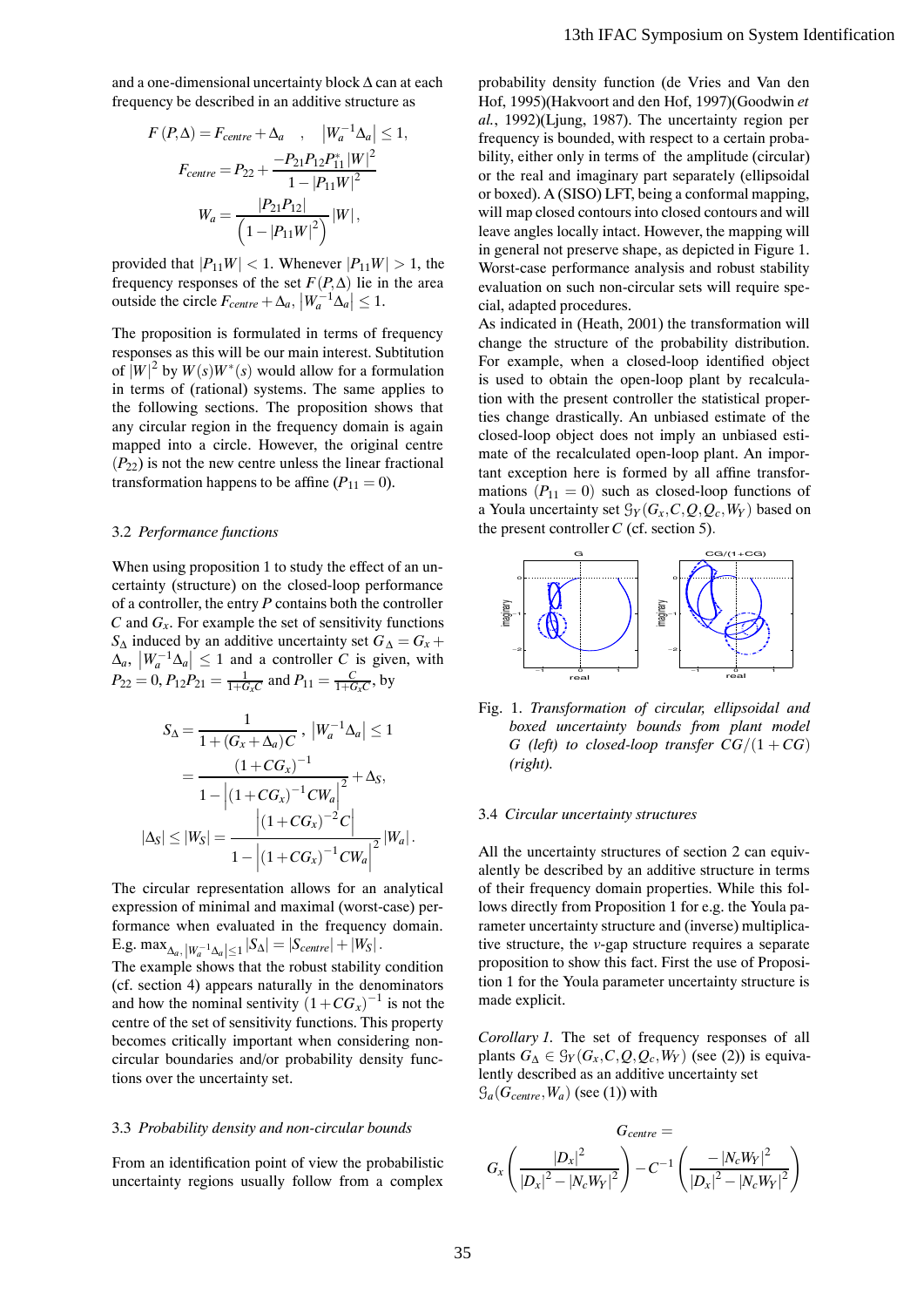$$
W_a = \frac{|\Lambda|}{|D_x|^2 - |N_c W_Y|^2} |W_Y|,
$$
  
where  $\Lambda = N_x N_c + D_c D_x$  and  $N_x = \bar{N}_x Q$ ,  $D_x = \bar{D}_x Q$ ,  
 $N_c = \bar{N}_c Q_c$ ,  $D_c = \bar{D}_c Q_c$ .

Note that the centre of the Youla uncertainty set is given by a convex combination of the nominal model  $G_x$  and the negative inverse of the controller  $C$  used in the Youla parametrization. The transformation of the ν-gap uncertainty set to an additive structure is indicated in the following proposition.

*Proposition 2.* The set of frequency responses of all plants  $G_{\Lambda} \in \mathcal{G}_{\nu}(G_{\kappa}, W_{\nu})$  (as defined in (3)) is equivalently described as an additive uncertainty set  $G_a(G_{centre}, W_a)$  (see (1)) with

$$
G_{centre} = \frac{G_x}{1 - \left(1 + |G_x|^2\right)|W_v|^2}
$$

$$
W_a = \frac{\sqrt{\left(1 - |W_v|^2\right)\left(|G_x|^2 + 1\right)|W_v|}}{1 - \left(1 + |G_x|^2\right)|W_v|^2}.
$$

The fact that both the Youla uncertainty set and the ν-gap uncertainty set allow for an additive description shows that the two sets can be transformed into one another. The explicit formulations above of the uncertainty sets in terms of an additive structure allows for a thorough comparison, as is further explored in the coming section.

### 3.5 *Interpretation*

Consider an uncertainty bound in the frequency domain of any shape following from an identification experiment, as e.g. an ellipsoidal region following from (de Vries and Van den Hof, 1995)(Hakvoort and den Hof, 1997). It is clear that the smallest (unique) circle embedding the uncertainty can equivalently be described in all structures of section 2 (with different nominal models and weighting functions). Alternatively, this also pleads for an identification criterium minimizing over both nominal model and uncertainty, rather than first identifying a nominal model (with any method) and subsequently bounding the model uncertainty.

In general, however, embedding is sought while maintaining a particular nominal model, in which case all structures will provide different embedding regions. Propositions 1, 2 and Corollary 1 show in which directions the centres move and the circles expand. For example, it is immediate that when embedding an additive set  $\mathcal{G}_a(G_x, W_a)$  with a v-gap set  $\mathcal{G}_v(G_x, W_v)$ , the size  $W_v$  (chordal distance) is determined by the element  $G_x(|G_x - W_a|/|G_x|)$ . That is, the direction away from the nominal model  $G_x$  towards the origin is most costly, in terms of increase of the uncertainty region (see figure 2). However, the increase of the uncertainty region should be judged against the effect on the attainable performance (cf. section 5).



Fig. 2. *Embedding an additive uncertainty (solid) with a* ν*-gap uncertainty (dashed-dot). The point in line with the nominal model*  $G<sub>x</sub>$  ('x') *will cause the largest chordal distance.*

## 4. ROBUST STABILITY

### 4.1 *Robust stability and the frequency domain*

Checking for internal stability for all elements  $G_\Delta(s)$  ∈ G is feasible when certain conditions are imposed on  $G_{\Delta}(s)$ . For example, all controllers  $C(s)$ , satis- $\left| C(i\omega) (1 + C(i\omega) G_x(i\omega))^{-1} \right|$  <  $\left|W_a^{-1}(i\omega)\right|$ , stabilize the additive set  $\mathcal{G}_a(G_x, W_a)$  if and only if  $G_x(s)$  is stabilized by  $C(s)$  and the number of unstable poles of all  $G_{\Delta}(s)$  is equal to the number of unstable poles of  $G_x(s)$ . In such conditions for robust stability three parts can be discerned:

- i. the condition that  $C(i\omega) \neq -G_{\Delta}^{-1}(i\omega)$  for all  $G_{\Lambda}(i\omega) \in \mathcal{G}$  and for all  $\omega \in \mathbb{R}$ .
- ii. stability of *C* with a nominal model  $G_x \in \mathcal{G}$ .
- iii. conditions on all *G*<sup>∆</sup> ∈ G with respect to the nominal model  $G_x$ .

The first condition on the frequency responses seems most characteristic for different uncertainty structures:  $\left| C\left( i\omega \right) \left( 1+C\left( i\omega \right) G_{x}\left( i\omega \right) \right) ^{-1}\right| \,<\,\,\left| W_{a}^{-1}\left( i\omega \right) \right| \,\,\,\mathrm{for}\,\,\,\mathrm{ad}$ ditive,  $|Q^{-1}(i\omega)\Delta_C(i\omega)Q_c(i\omega)| \le |W_Y^{-1}(i\omega)|$  for the Figure  $\lim_{t \to \infty} \frac{|\mathcal{Q}_C(\mathcal{W}) \mathcal{Q}_C(\mathcal{W})|}{|\mathcal{Q}_C(\mathcal{W})|} \ge \lim_{t \to \infty} \frac{|\mathcal{W}_C(\mathcal{W})|}{|\mathcal{W}|}$  for the  $\left|W_v^{-1}(i\omega)\right|$  for the v-gap uncertainty. However, they  $|W_V - (l\omega)|$  for the v-gap uncertainty<br>are simply ensuring the condition that

 $C(i\omega) \neq -G_{\Delta}^{-1}(i\omega)$  for all  $G_{\Delta}(i\omega) \in \mathcal{G}$ . And from Proposition 1 it was clear that all three uncertainty sets can be transformed into one another with respect to the frequency responses of the members. Naturally the 'nominal' model and weighting function will change. For example, part *i*. of the robust stability condition for the v-gap set  $\bar{\sigma}(T(C(i\omega), G_x(i\omega)) < |W_v^{-1}(i\omega)|,$ for the v-gap set  $O(T(C(\omega), O_x(\omega))) \le |W_v - (i\omega)|$ <br>is equivalently described by the (additive) condition  $\left| C \left( 1 + CG_{centre} \right)^{-1} \right| < |W_a^{-1}|$ , with  $G_{centre}$  and  $W_a$  $\lim_{u \to 0}$   $\lim_{u \to 0}$   $\lim_{u \to 0}$   $\lim_{u \to 0}$   $\lim_{u \to 0}$   $\lim_{u \to 0}$ terms of parts*ii.* and *iii.*. That is, they differ in terms of a winding number condition or a condition on unstable poles and zeros. 13th IFAC Symposium on System Identification<br>
is most costly, in terms of interaction the uncertainty<br>
region (see figure 2). However, the interacted the<br>
uncertainty region should be judged agains the effect<br>
on the atta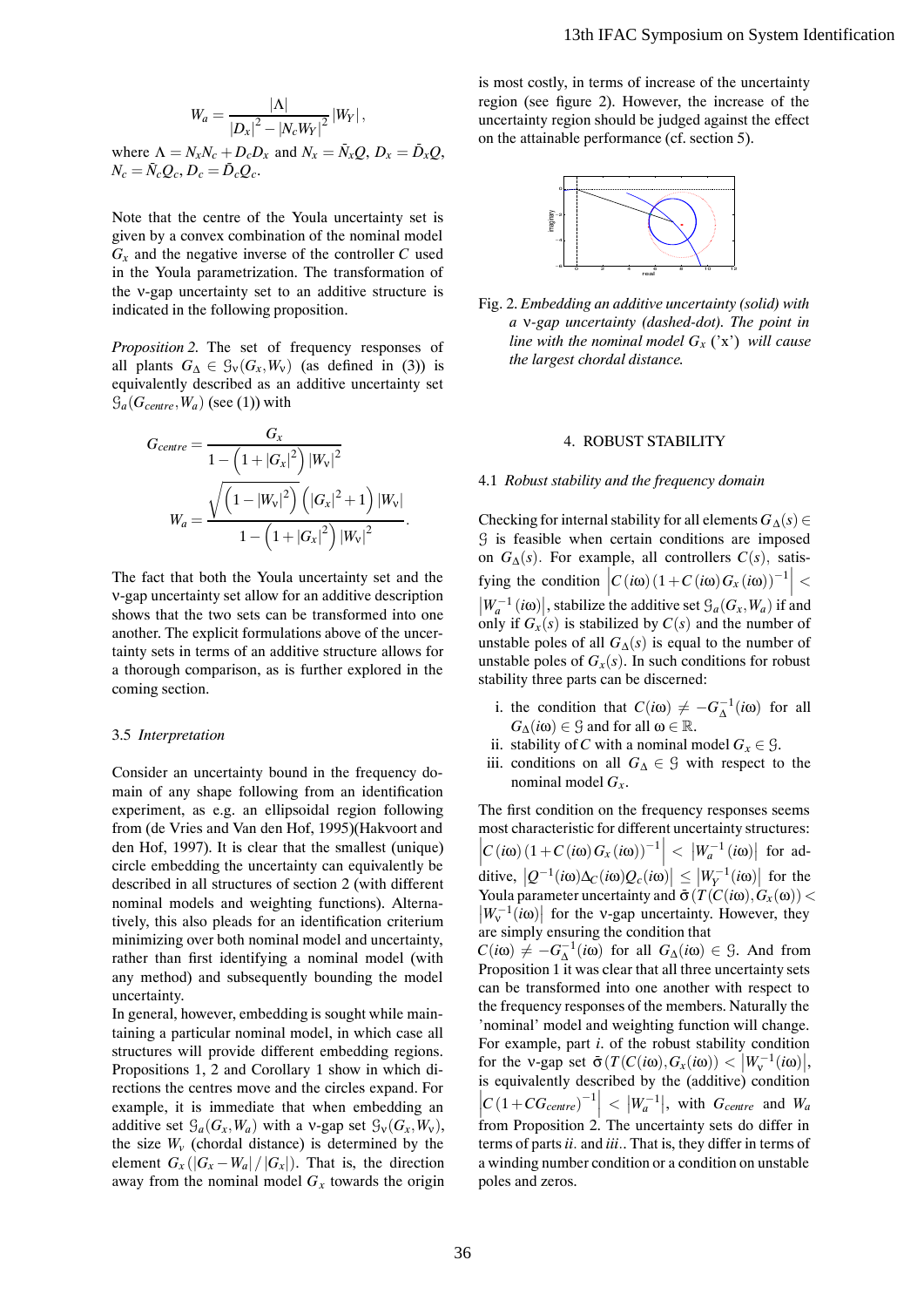#### 4.2 *Identification and robust stability*

Identification techniques as (de Vries and Van den Hof, 1995)(Goodwin *et al.*, 1992)(Hakvoort and den Hof, 1997)*,* which take bias effects into consideration, characterize the plant identification uncertainty in terms of bounds on the frequency response. However, we have seen that for robust stability the distinguishing factor between the uncertainty sets is a winding-number/pole/zero condition on the members of the set. It is important to note that this information does not come directly from the identification procedure, but has to be provided based on an assumption. A realistic assumption would be that the identified object is stable. That is, an open-loop identification could lead to an additive uncertainty with the condition that all elements  $G_{\Delta} \in \mathcal{G}_a(G_x, W_a)$  are stable. Or, a closed-loop identification could lead to a Youla parameter uncertainty where a stability condition on ∆*<sup>G</sup>* can automatically be satisfied. The Youla parameter can directly be identified from closed-loop data as described in (Van den Hof, 1998).

## 5. ROBUST PERFORMANCE ANALYIS

A controller is said to perform robustly for a set of plants if a certain performance level is reached for all plants in the uncertainty set. A robust performance analysis comes down to a worst-case performance evaluation over the uncertainty set. To this end, *µ*analysis or LMI based procedures are available for general (LFT based) uncertainty structures (Zhou *et al.*, 1996). For SISO systems with a one dimensional uncertainty block, bounded in amplitude, both methods provide for an unconservative answer. However, in the following we will derive analytical expressions since this will allow for much more insight. In case non-circular uncertainty regions are considered, in some cases an adapted  $\mu$ -analysis could be employed, as for ellipsiodal regions (Bombois *et al.*, 2001), but in general the procedure would become complex.

#### 5.1 *Analytical worst-case calculation*

Section 3.2 has shown how Proposition 1 allows for an analytical expression of the worst-case performance for all SISO closed-loop performance functions. Moreover Proposition 1 reveals the fact that every increase in uncertainty (*W*) at a particular frequency results in a decrease of the worst-case performance cost at that frequency (due to  $W_a$ ). A new experiment could be designed to decrease the worstcase performance at a particular frequency by inducing that amount of power there that could reduce the uncertainty with a factor explicitly given by Proposition 1. Note, however that the new experiment would also yield a new nominal controller.

The Youla parameter uncertainty structure plays a special rôle when considering robust performance for the auxiliary controller *C* used in the parametrization. For example,

$$
\frac{G_{\Delta}C}{1+CG_{\Delta}} = \frac{N_c (N_x + D_c \Delta_G)}{D_c (D_x - N_c \Delta_G) + N_c (N_x + D_c \Delta_G)}
$$

$$
= \frac{G_x C}{1+CG_x} + \frac{N_c D_c}{D_c D_x + N_c N_x} \Delta_G.
$$

For the auxiliary controller the closed-loop functions of the set  $\mathcal{G}_Y(G_x, C, Q, Q_c, W_Y)$  are affine in the uncertainty  $\Delta_G$ . This implies that the nominal performance will be the centre of the set of performance associated with  $\mathcal{G}_Y(G_x, C, Q, Q_c, W_Y)$ . Moreover, probability density functions and non-circular uncertainty structures (e.g. boxed/ellipsoidal/irregular) will maintain their shape under the mapping to the performance functions.

In case the weights  $V$  and  $W$  in (4) are chosen such that the performance function is not SISO, Proposition 1 cannot be used. For this case the following Lemma is presented.

*Lemma 1.* Consider the following weighted  $T(G_A, C)$ matrix for SISO systems *G*<sup>∆</sup> and *C*:

$$
\left(\begin{array}{cc} V_1 & 0 \\ 0 & V_2 \end{array}\right) \left(\begin{array}{c} G_\Delta \\ 1 \end{array}\right) (1 + CG_\Delta)^{-1} \left(\begin{array}{cc} C & 1 \end{array}\right) \left(\begin{array}{cc} W_1 & 0 \\ 0 & W_2 \end{array}\right).
$$

The maximum singular value  $\bar{\sigma}(VT(G_{\Lambda}, C)W)$  is given by  $(T/T)(G - G)W$ 

$$
\sigma(VT(G_{\Delta}, C)W) = \left(\left(S_{\Delta} - \frac{|V_1|^2}{(|V_1|^2 + |V_2|^2|C|^2)}\right) \left(S_{\Delta} - \frac{|V_1|^2}{(|V_1|^2 + |V_2|^2|C|^2)}\right)^* + \frac{|V_1|^2|V_2|^2|C|^2}{(|V_1|^2 + |V_2|^2|C|^2)^2}\right) \frac{(|V_1|^2 + |V_2|^2|C|^2)(|W_2|^2 + |W_1|^2|C|^2)}{|C|^2},
$$

where  $S_{\Delta} = (1 + CG_{\Delta})^{-1}$ . A similar result is derived in (Vinnicombe, 2001) in connection with loopshaping.

With Lemma 1 the worst-case performance over a set  $G$  can at each frequency be made explicit using Proposition 1. Any (circular) uncertainty set G can be transformed with a controller *C* into an associated set of sensitivity functions  $S_G(G_x, C, W_a)$  :=  $\{S_\Delta \mid S_\Delta = S_{centre} + \Delta_a, |W_a^{-1}\Delta_a| < 1\}$ . Lemma 1 then shows that the worst-case performance  $\bar{\sigma}(VT(G_{\Lambda}, C)W)$ is achieved for that particular  $S_{WC} \in S_G(G_x, C, W_a)$ most removed from the 'centre'  $|V_1|^2 / (|V_1|^2 + |V_2|^2 |C|^2)$ . 13th IFAC Symposium on System Identification<br>
The Youla parameter unceraring written plays a<br>
special relev energy considering to better effects and the considering to<br>
the unceraring expression of the consideration of th

## 5.2 *Performance cost and uncertainty sets*

Lemma 1 can also be read as to give a description of all sensitivity functions achieving  $\bar{\sigma}(VT(G_{\Delta}, C)W)$  < 1. Using the fact that  $G_{\Delta} = \frac{1 - S_{\Delta}}{CS_{\Delta}}$ , all plants achiev- $\log \bar{\sigma}(VT(G_{\Delta}, C)W) < 1$  with *C* must have their frequency responses in the region described by the following corollary,